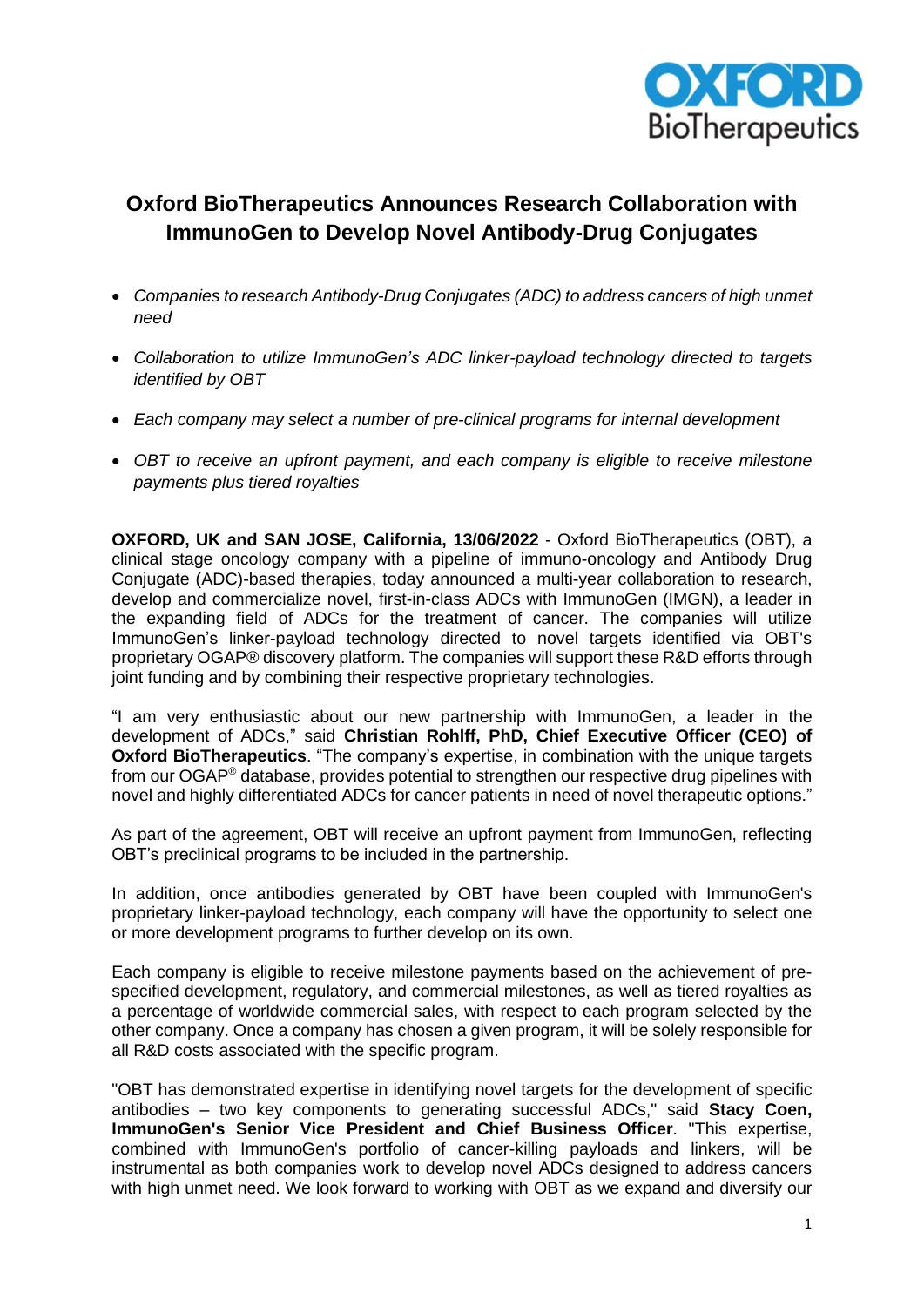

investment in ADC research capabilities, deepen our pipeline, and transition to a fullyintegrated oncology company."

ImmunoGen's portfolio is comprised of next-generation maytansinoid, DNA-acting, and novel camptothecin toxins and proprietary linkers. This collaboration will utilize novel targets identified by OBT combined with ImmunoGen's proprietary toxins and associated linkers. OBT has clinical experience with ImmunoGen's ADC platform and DM4 payload, which is utilized in OBT's lead program OBT076, an ADC currently in clinical trials as a monotherapy, as well as in combination with checkpoint inhibitors, in patients with advanced or refractory solid tumors, including gastric, bladder, ovarian, and lung cancer.

\*\*\*

## **About Oxford BioTherapeutics**

Oxford BioTherapeutics is a clinical stage oncology company based in Oxford, UK; San Jose, CA and Morristown, NJ, USA; with a pipeline of first-in-class immuno-oncology (IO) and antibody-drug conjugate (ADC) based therapies designed to fulfil major unmet patient needs in cancer therapeutics.

OBT's lead clinical program, OBT076, an ADC utilizing an Immunogen toxin, initiated expansion in a U.S. Clinical Trial in 2021 in patients with advanced or refractory solid tumors, including gastric, bladder, ovarian and lung cancer, where CD205 is overexpressed. Infiltration of tumors by immunosuppressive cells correlates with adverse outcomes (lower progression free and overall survival), suggesting that this process contributes to the progression of several cancers.

OBT's proprietary OGAP® target discovery platform is based on one of the world's largest proprietary cancer membrane proteomic databases, with data on over 5,000 cancer cell proteins providing unique, highly-qualified oncology targets, of which three programs are in clinical development in the USA and Europe. OBT's IO discovery process provides unique insights into the cancer-immune cell synapse and has identified several novel IO monoclonal and bispecific antibody candidates for cancer therapies.

OBT's pipeline and development capabilities have been validated through multiple strategic partnerships including with Boehringer Ingelheim and cell therapy research collaborations with Kite Pharma as well as other world leaders in antibody development (such as Amgen, Immunogen, WuXi, Medarex (BMS), Alere (Abbott)). OBT has a strong oncology focused management team and board with significant experience in developing IO and antibody-based therapies.

For more information on Oxford BioTherapeutics, please visit www.oxfordbiotherapeutics.com

## **For further information, please contact:**

### **INVESTOR RELATIONS AND MEDIA**

**OBT Investors:** Dr Christian Rohlff, CEO [christian.r@oxfordbiotherapeutics.com](mailto:christian.r@oxfordbiotherapeutics.com)